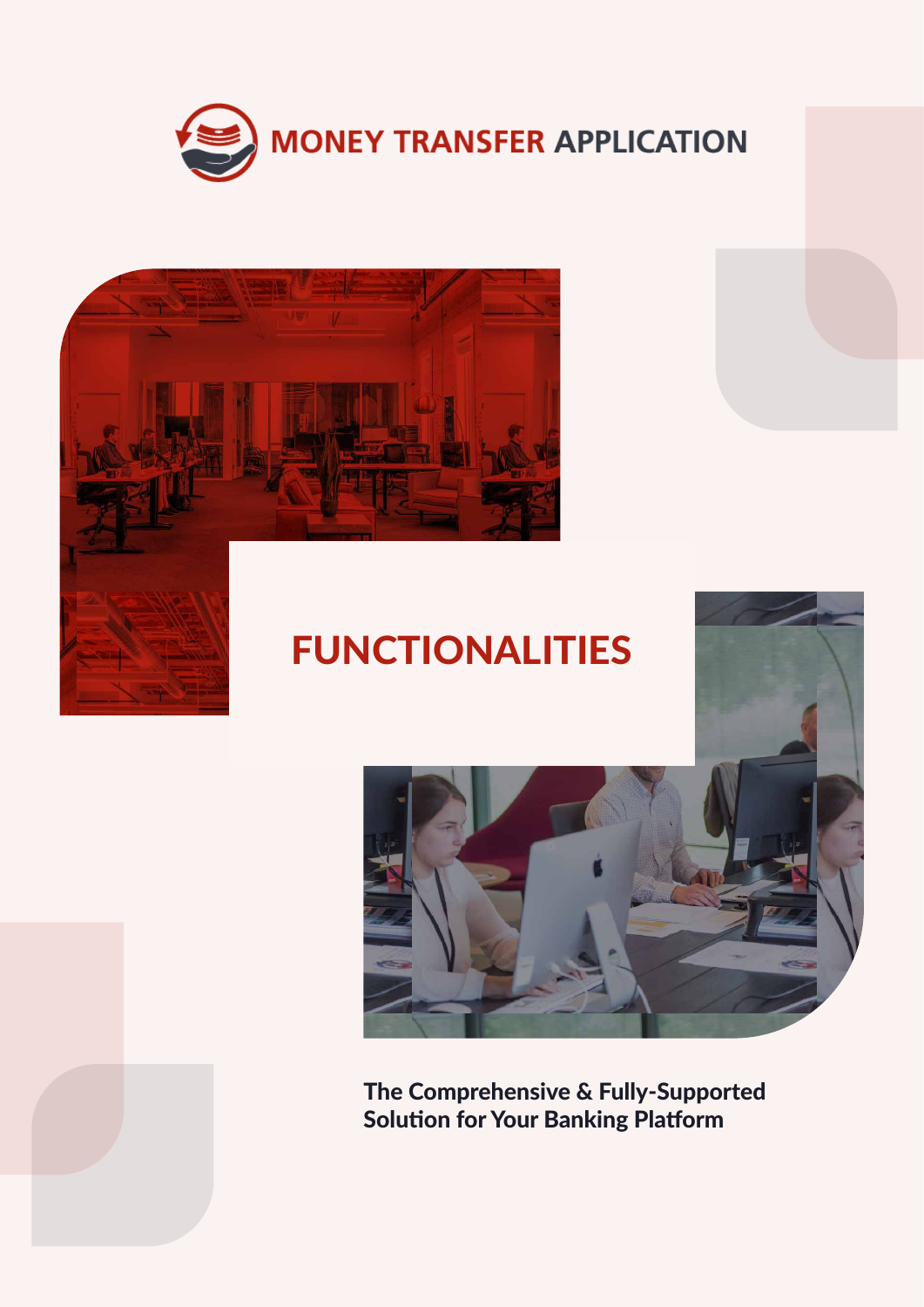

# ACCESS CHANNELS

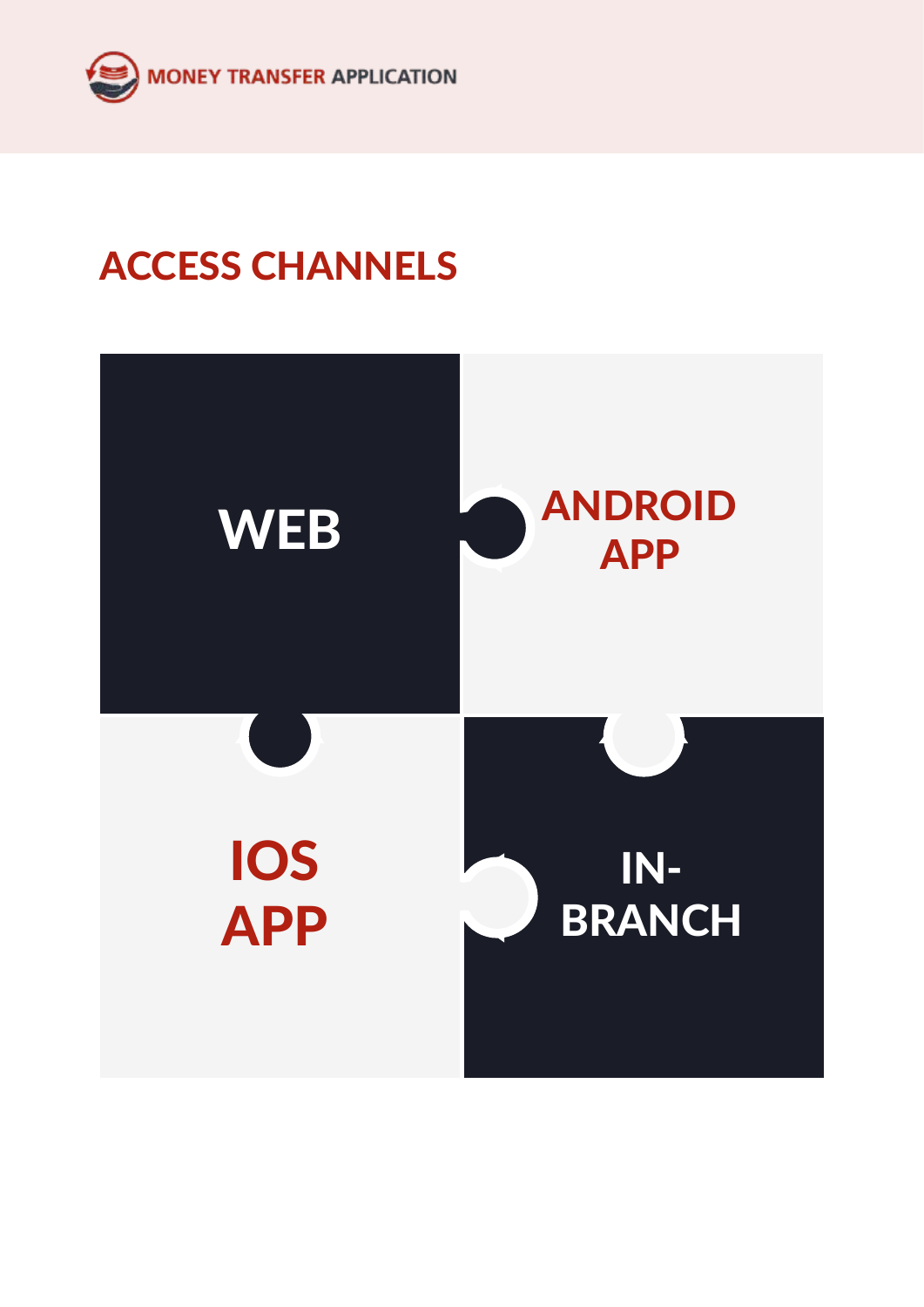

## REPORT





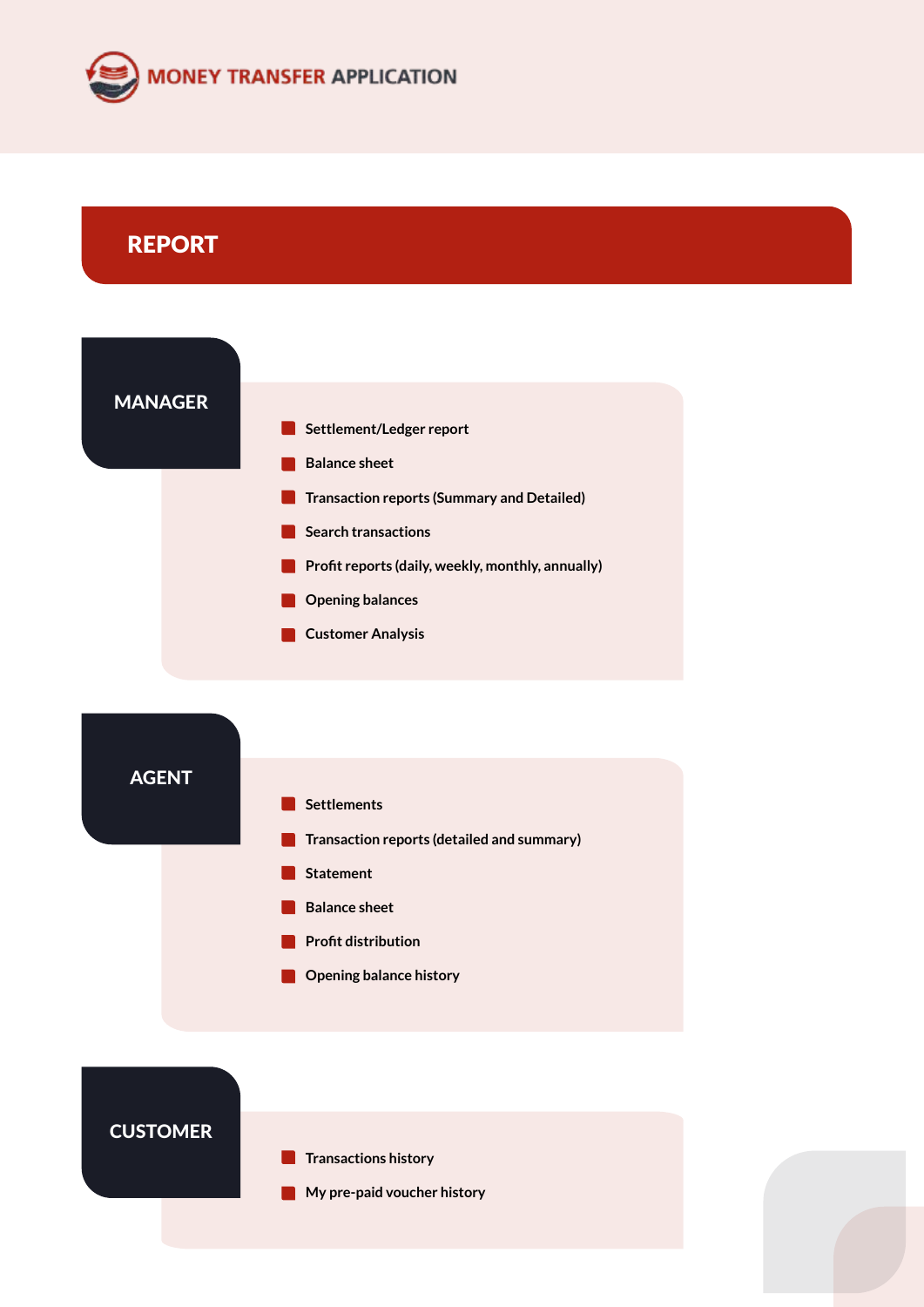

### REPORT

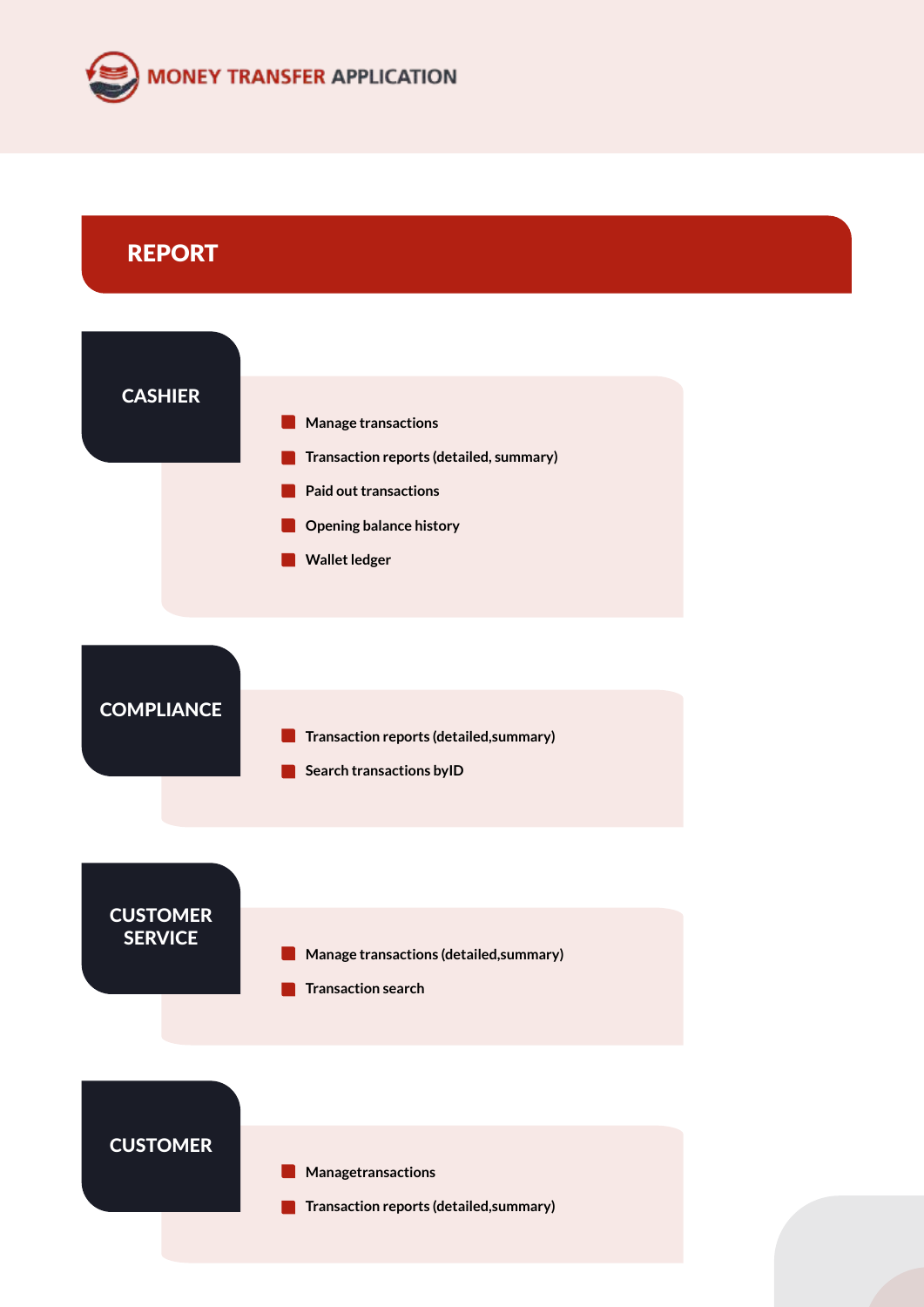

### **REMITTANCE**





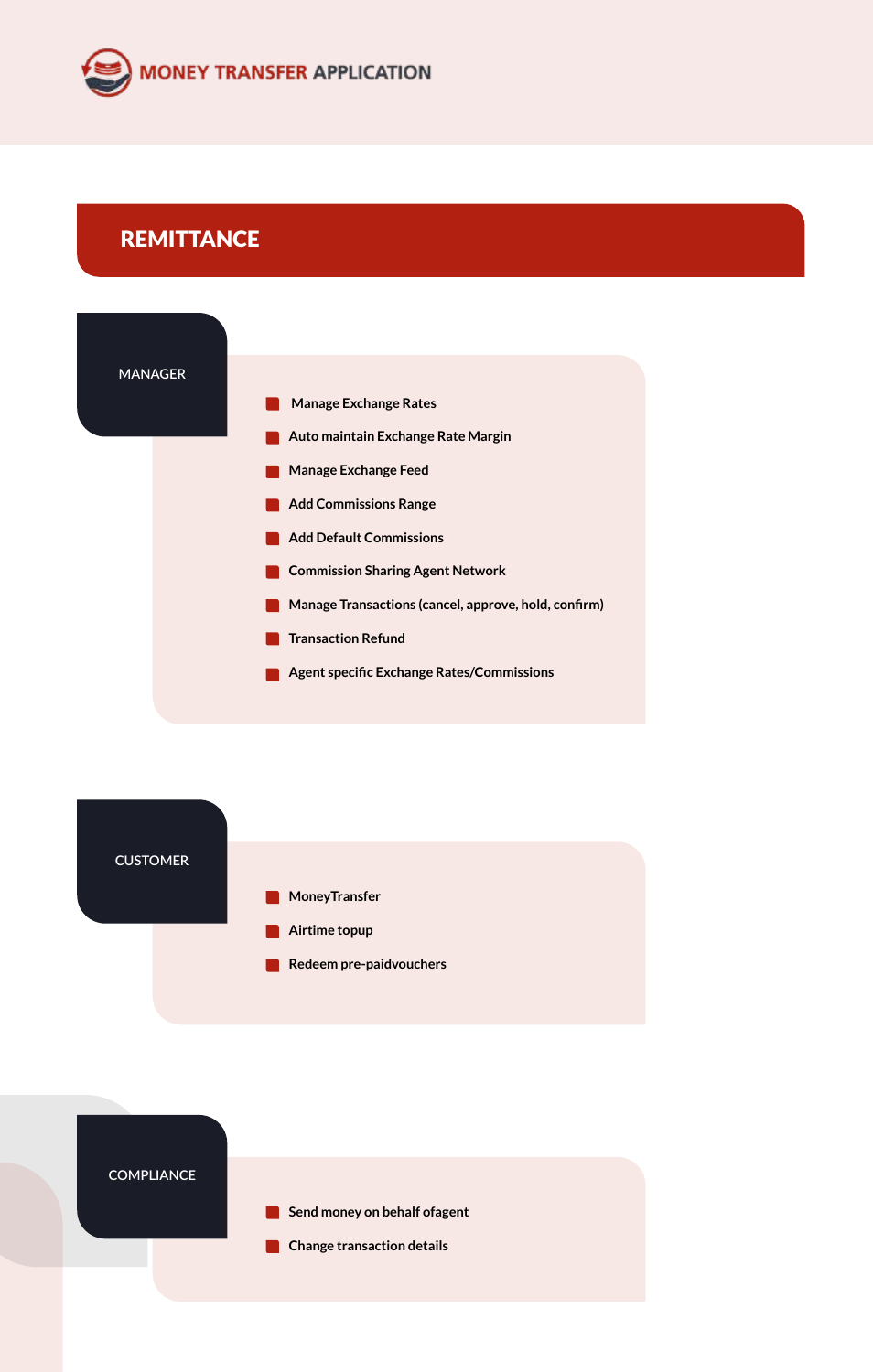

### **COMPLIANCE**



# **GENERAL**

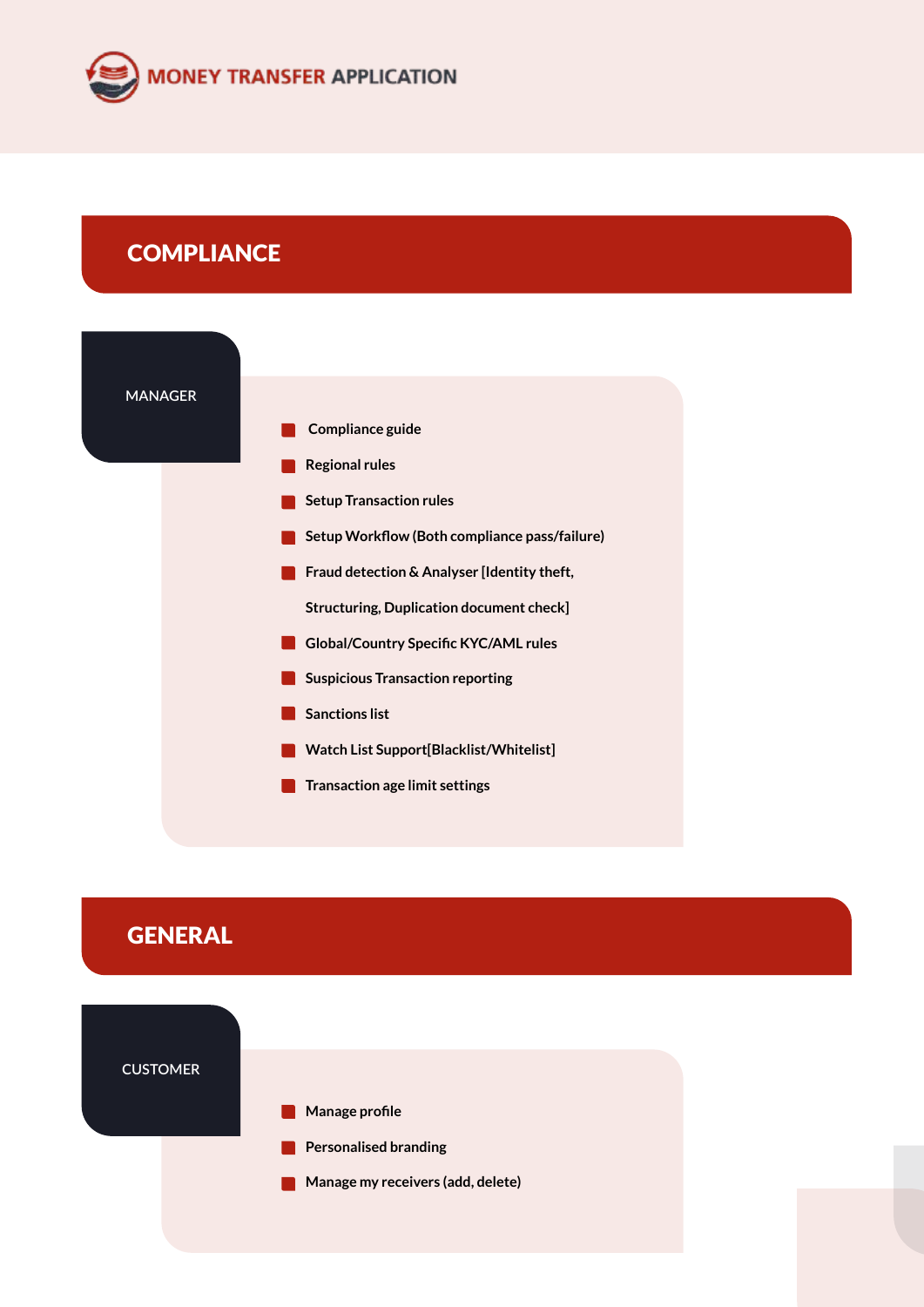

# **GENERAL**



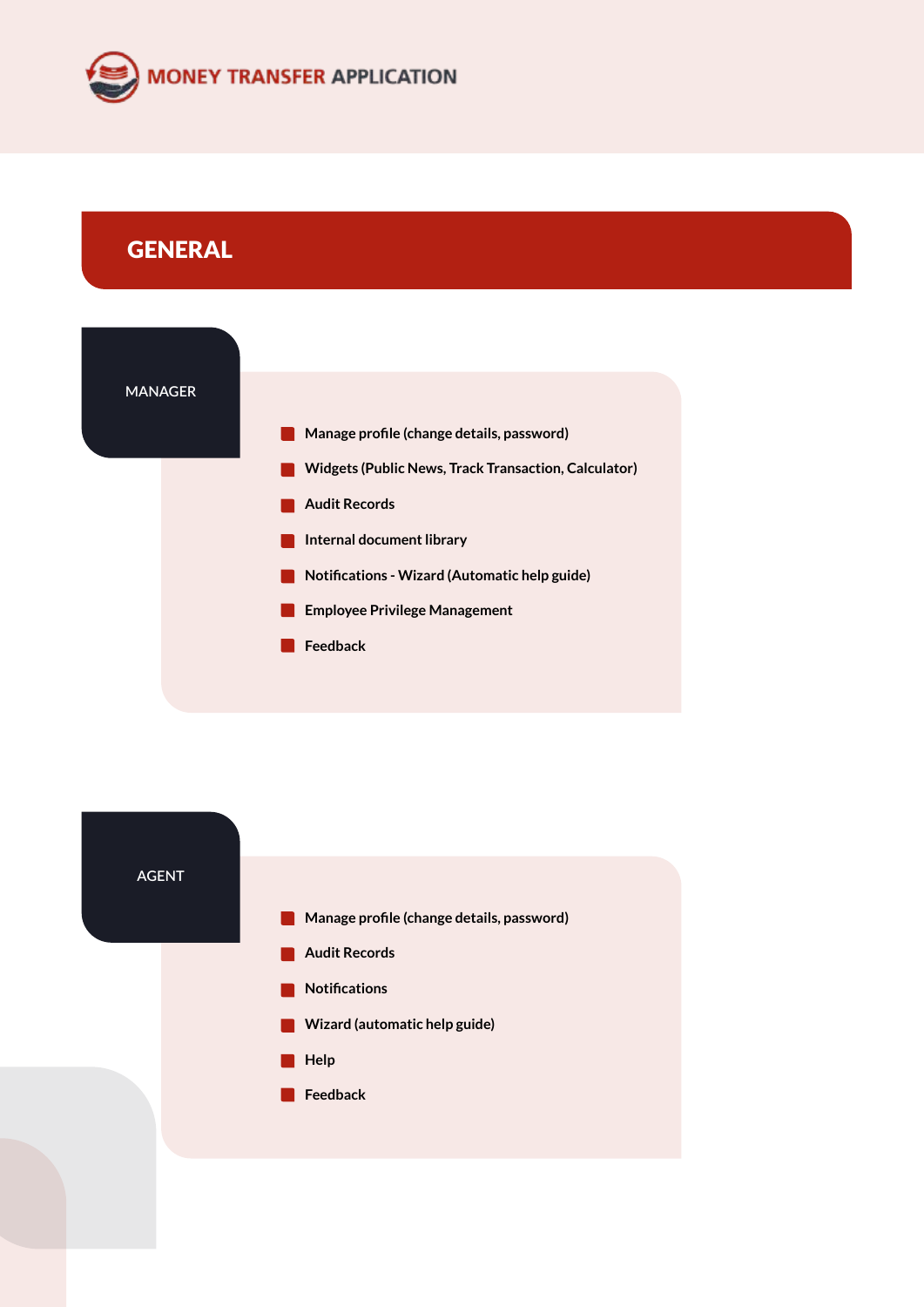

# **GENERAL**





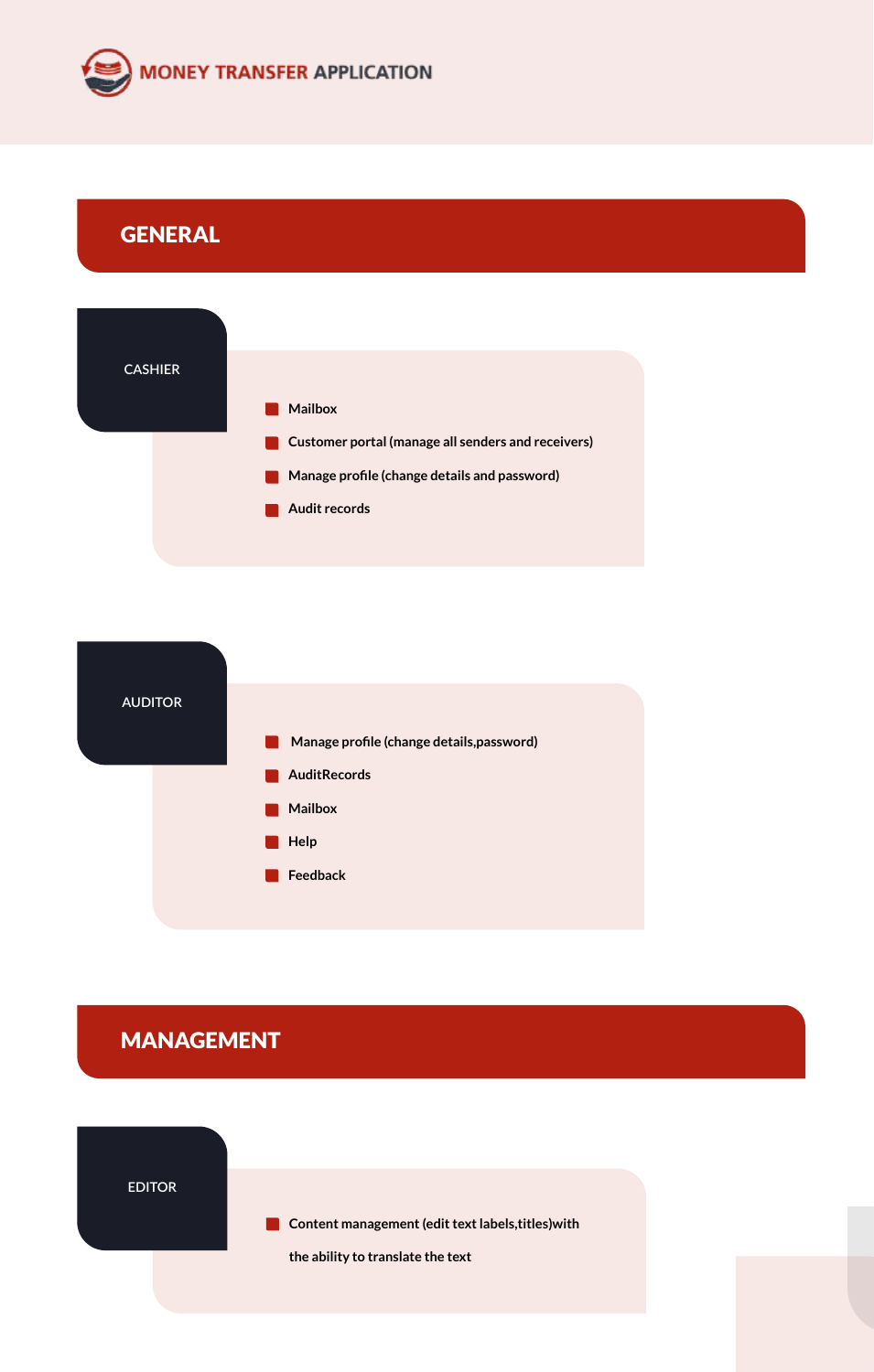

#### MANAGEMENT



**AUDITOR**

- **Manage cashiers (add, suspend)**   $\blacksquare$
- **Manage customers (view, suspend)** $\blacksquare$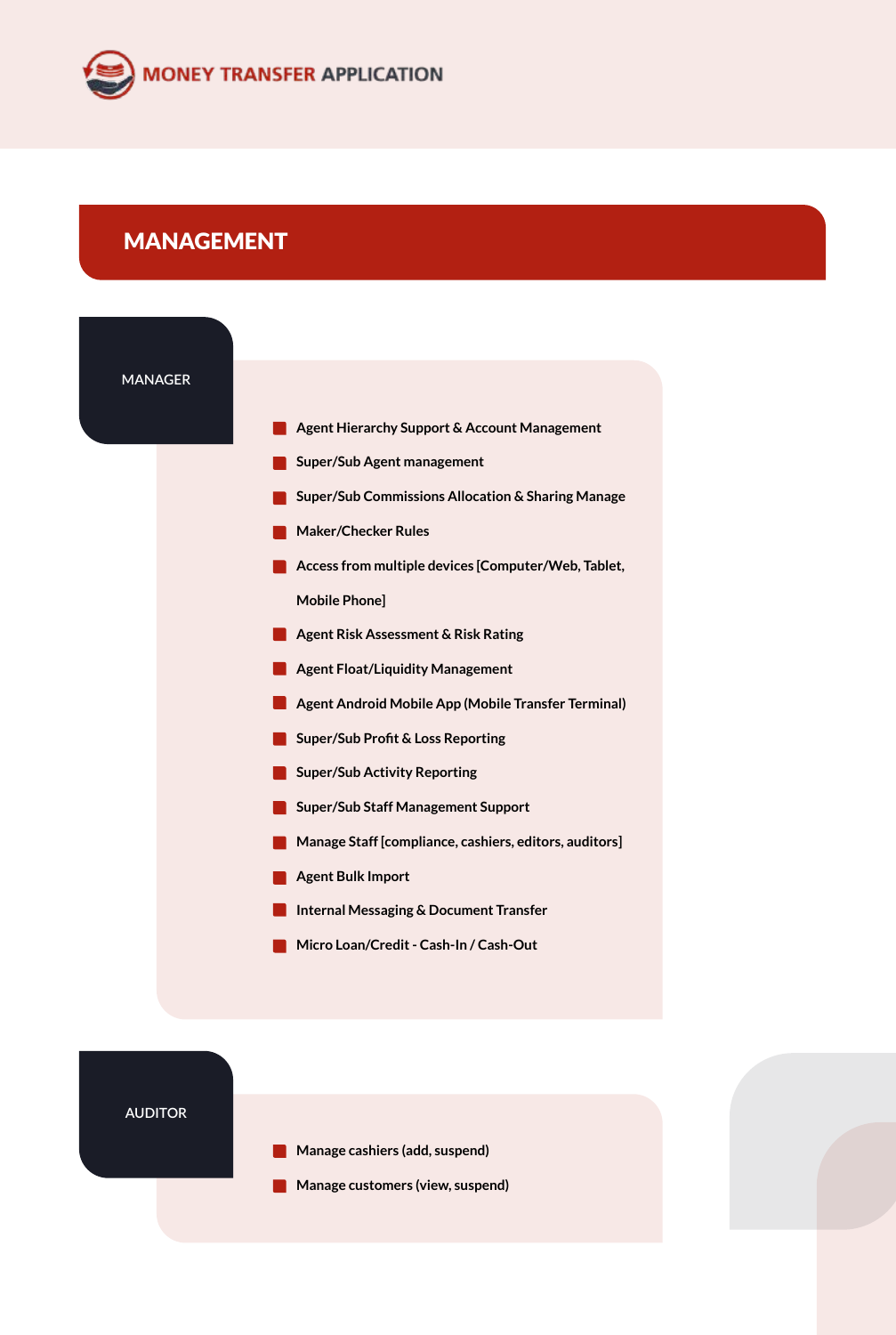

### MANAGEMENT



**SERVICES**